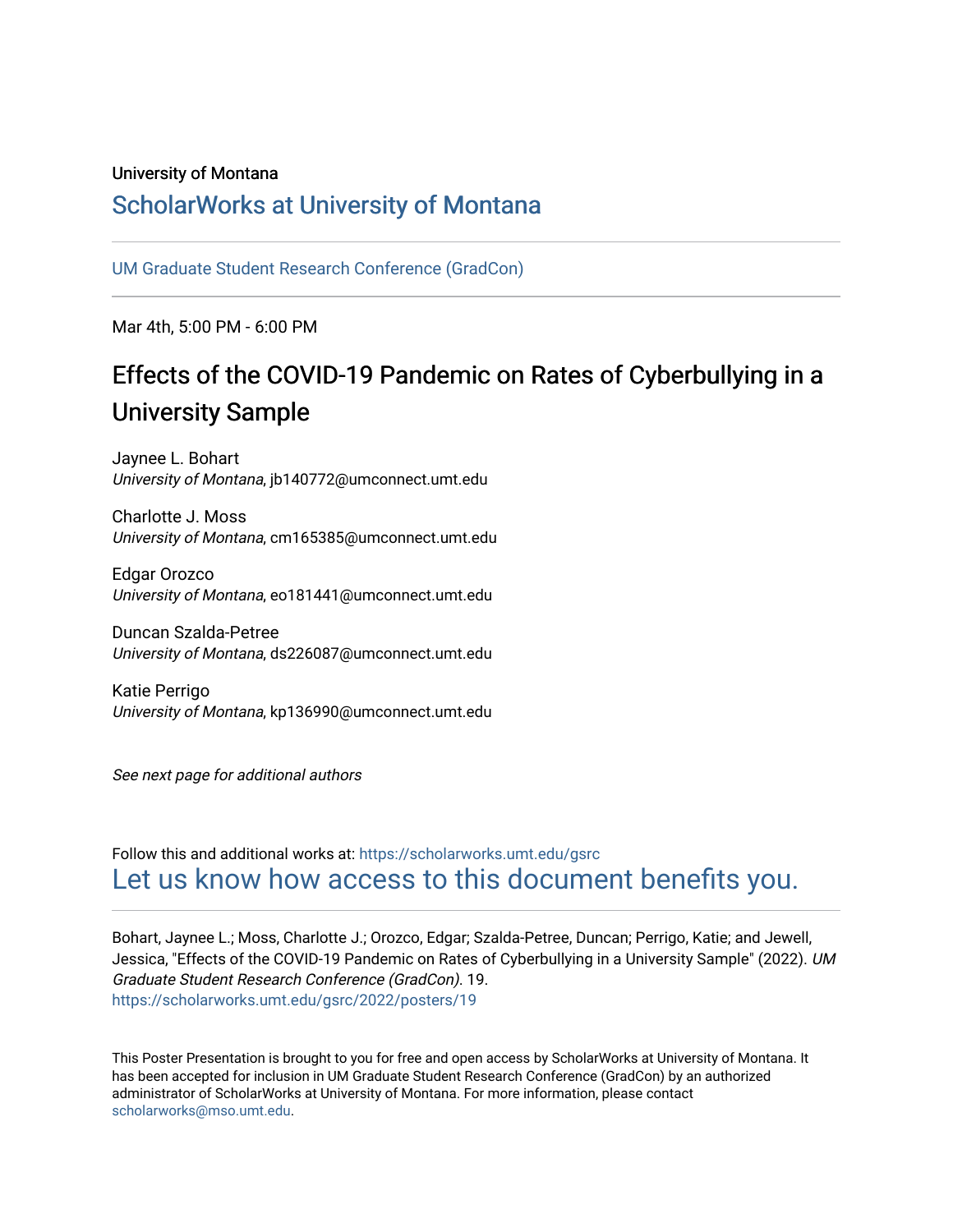### Authors' Names

Jaynee L. Bohart, Charlotte J. Moss, Edgar Orozco, Duncan Szalda-Petree, Katie Perrigo, and Jessica Jewell